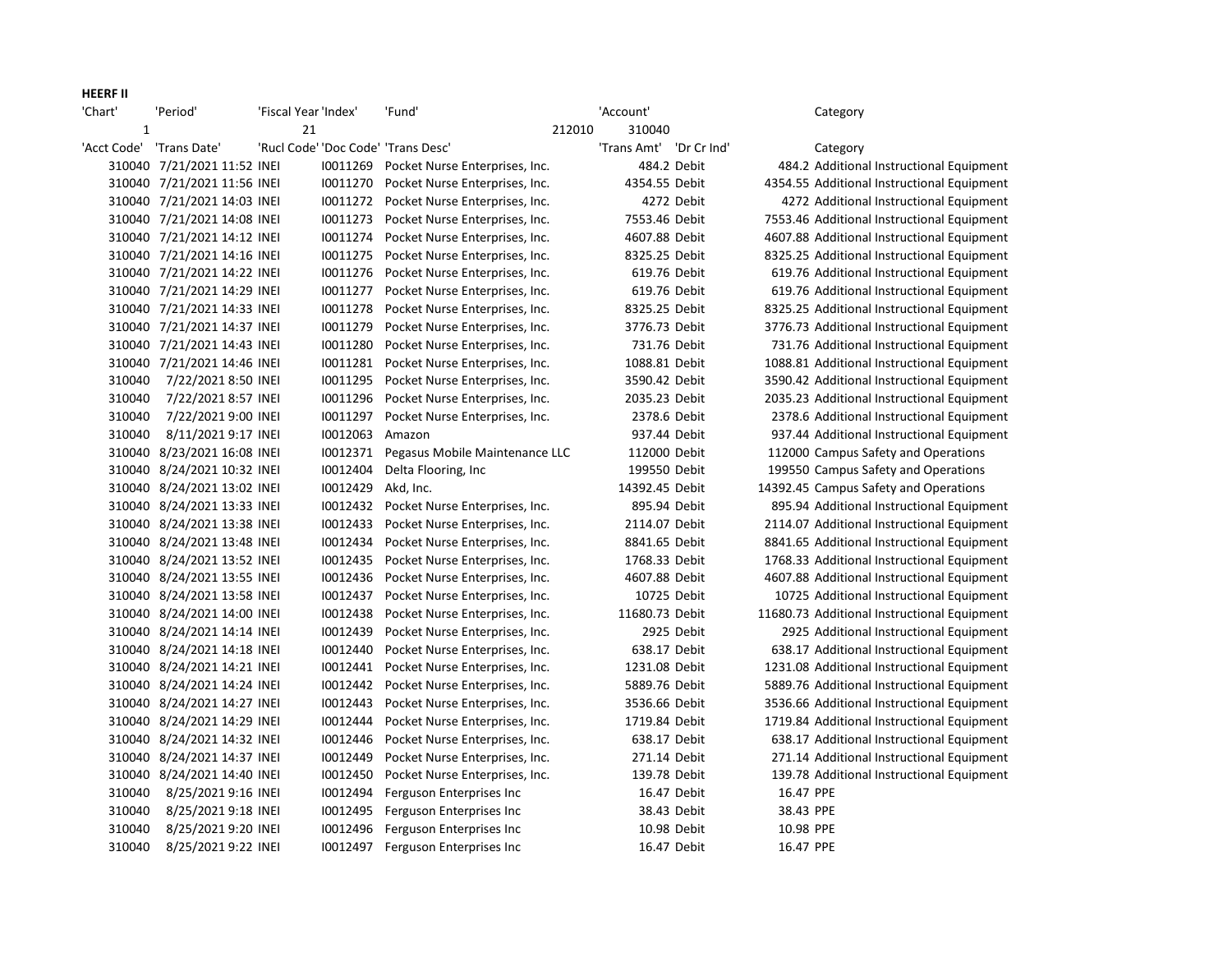| 310040 | 8/25/2021 9:23 INEI         | 10012498 | Ferguson Enterprises Inc       | 27.45 Debit      | 27.45 PPE    |                                             |
|--------|-----------------------------|----------|--------------------------------|------------------|--------------|---------------------------------------------|
| 310040 | 8/25/2021 9:25 INEI         | 10012499 | Ferguson Enterprises Inc       | 27.45 Debit      | 27.45 PPE    |                                             |
| 310040 | 8/25/2021 9:27 INEI         | 10012500 | Ferguson Enterprises Inc       | 32.94 Debit      | 32.94 PPE    |                                             |
| 310040 | 8/25/2021 9:29 INEI         | 10012501 | Ferguson Enterprises Inc       | 21.96 Debit      | 21.96 PPE    |                                             |
| 310040 | 8/11/2021 8:30 INEI         | 10012050 | Scholar Craft Products, Inc.   | 216000 Debit     |              | 216000 Additional Instructional Equipment   |
| 310040 | 8/27/2021 8:06 INNI         | 10012546 | Tutor.com Inc                  | 3688.36 Debit    |              | 3688.36 Distance Learning                   |
| 310040 | 9/3/2021 10:58 INNI         | 10012815 | Delta Flooring, Inc.           | 18800 Debit      |              | 18800 Campus Safety and Operations          |
| 310040 | 9/3/2021 11:54 INEI         | 10012828 | Ferguson Enterprises Inc       | 676.56 Debit     | 676.56 PPE   |                                             |
| 310040 | 9/7/2021 9:00 INEI          | 10012869 | Affordable Interior Systems    | 19160 Debit      |              | 19160 Additional Instructional Equipment    |
| 310040 | 9/8/2021 11:27 INEI         | 10012946 | Cae Health Care                | 6760 Debit       |              | 6760 Additional Instructional Equipment     |
| 310040 | 9/8/2021 11:30 INEI         | 10012948 | Cae Health Care                | 59508.81 Debit   |              | 59508.81 Additional Instructional Equipment |
|        | 310040 9/10/2021 12:35 INEI | 10013147 | <b>BSN Sports, LLC</b>         | 5000 Debit       | 5000 PPE     |                                             |
|        | 310040 9/14/2021 10:03 INEI | 10013246 | Sherwin Williams Company       | 8629.2 Debit     |              | 8629.2 Campus Safety and Operations         |
|        | 310040 9/14/2021 10:07 INEI | 10013247 | Sherwin Williams Company       | 11625.45 Debit   |              | 11625.45 Campus Safety and Operations       |
|        | 310040 9/17/2021 12:56 INEI | 10013309 | Pocket Nurse Enterprises, Inc. | 28516.29 Debit   |              | 28516.29 Additional Instructional Equipment |
|        | 310040 9/17/2021 12:58 INEI | 10013310 | Pocket Nurse Enterprises, Inc. | 28516.29 Debit   |              | 28516.29 Additional Instructional Equipment |
|        | 310040 9/20/2021 10:55 INEI | 10013350 | Pocket Nurse Enterprises, Inc. | 3102.99 Debit    |              | 3102.99 Additional Instructional Equipment  |
|        | 310040 9/20/2021 11:27 INEI | 10013355 | Pocket Nurse Enterprises, Inc. | 3102.99 Debit    |              | 3102.99 Additional Instructional Equipment  |
|        | 310040 9/23/2021 16:44 INNI |          | 10013572 State of Alabama      | 1435410.84 Debit |              | 1435410.84 Distance Learning                |
|        | 310040 9/27/2021 14:09 CR05 |          | J0002136 Amazon Cards 9-20-21  | 54900 Debit      |              | 54900 Vaccination Incentives                |
|        | 310040 9/27/2021 14:17 CR05 | J0002137 | Wire for Amazon Cards          | 42000 Debit      |              | 42000 Vaccination Incentives                |
| 310040 | 9/30/2021 8:21 INEI         |          | 10013821 Tutor.com Inc         | 3717.22 Debit    |              | 3717.22 Distance Learning                   |
| 310040 | 9/30/2021 8:23 INEI         | 10013822 | Tutor.com Inc                  | 2600 Debit       |              | 2600 Distance Learning                      |
|        | 310040 9/30/2021 23:59 ICEI | 10013953 | Ferguson Enterprises Inc       | 1980.56 Credit   | -1980.56 PPE |                                             |
|        | 310040 9/30/2021 23:59 INEI | 10013953 | Ferguson Enterprises Inc       | 1980.56 Debit    | 1980.56 PPE  |                                             |
|        | 310040 9/30/2021 23:59 ICEI | 10013953 | Ferguson Enterprises Inc       | 1980.56 Credit   | -1980.56 PPE |                                             |
|        | 310040 9/30/2021 23:59 INEI | 10013953 | Ferguson Enterprises Inc       | 1980.56 Debit    | 1980.56 PPE  |                                             |
| 310040 | 9/30/2021 23:59 INEI        | 10013960 | Ferguson Enterprises Inc       | 3391.8 Debit     | 3391.8 PPE   |                                             |
|        | 310040 9/30/2021 23:59 INEI | 10013957 | Ferguson Enterprises Inc       | 2367 Debit       | 2367 PPE     |                                             |
|        | 310040 9/30/2021 23:59 INEI | 10013958 | Ferguson Enterprises Inc       | 1432.2 Debit     | 1432.2 PPE   |                                             |
|        | 310040 9/30/2021 23:59 INEI | 10013959 | Ferguson Enterprises Inc       | 979.8 Debit      | 979.8 PPE    |                                             |
|        | 310040 9/30/2021 23:59 INEI | 10013954 | Ferguson Enterprises Inc       | 2744.4 Debit     | 2744.4 PPE   |                                             |
|        | 310040 9/30/2021 23:59 INEI | 10013953 | Ferguson Enterprises Inc       | 1980.56 Debit    | 1980.56 PPE  |                                             |
|        | 310040 9/30/2021 23:59 INEI | 10014095 | Pocket Nurse Enterprises, Inc. | 18117.85 Debit   |              | 18117.85 Additional Instructional Equipment |
|        | 310040 9/30/2021 23:59 INEI | 10013956 | Ferguson Enterprises Inc       | 2367 Debit       | 2367 PPE     |                                             |
|        | <b>Quarterly Total</b>      |          |                                |                  | 2422554.51   |                                             |